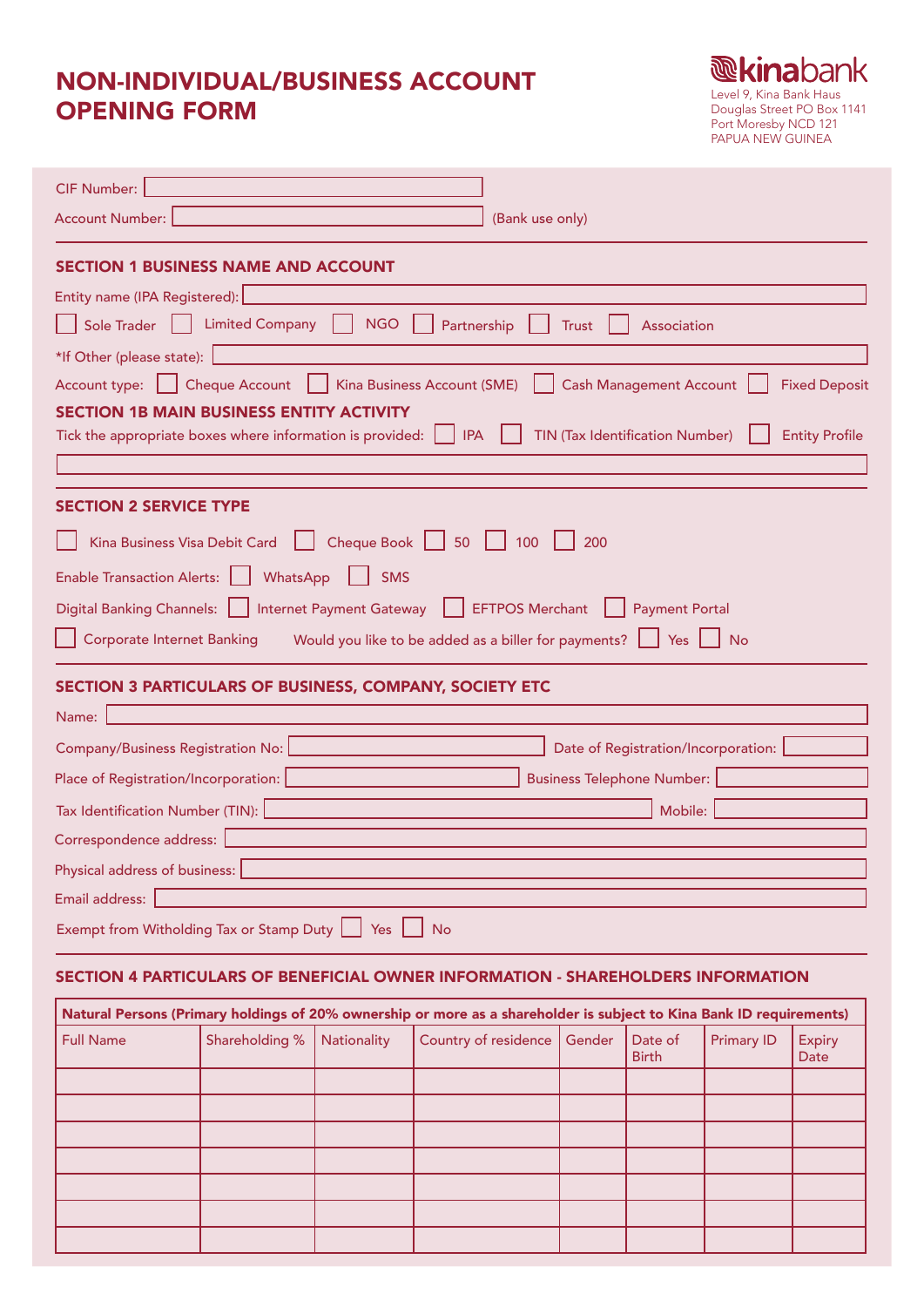| Organisation/Entity (Any natural person in the organisation/entity is subject to Kina Bank ID requirements)                                                     |                |                                                |                           |                                    |            |                         |
|-----------------------------------------------------------------------------------------------------------------------------------------------------------------|----------------|------------------------------------------------|---------------------------|------------------------------------|------------|-------------------------|
| <b>Full Name</b>                                                                                                                                                | Shareholding % | Incorporation<br>Registration<br><b>Number</b> | Name of Natural<br>Person | Nationality                        | Gender     | Country of<br>residence |
|                                                                                                                                                                 |                |                                                |                           |                                    |            |                         |
|                                                                                                                                                                 |                |                                                |                           |                                    |            |                         |
|                                                                                                                                                                 |                |                                                |                           |                                    |            |                         |
|                                                                                                                                                                 |                |                                                |                           |                                    |            |                         |
|                                                                                                                                                                 |                |                                                |                           |                                    |            |                         |
| Foreign Ownership:                                                                                                                                              | PNG Ownership: |                                                |                           |                                    |            |                         |
| <b>SECTION 5 CUSTOMER INCOME AND ACCOUNT ACTIVITY</b>                                                                                                           |                |                                                |                           |                                    |            |                         |
| <b>Primary Source of Income</b>                                                                                                                                 |                |                                                |                           |                                    |            |                         |
| Savings/Investments Income                                                                                                                                      |                | Proceeds from Sale of Assets                   |                           | <b>Government Benefits/Pension</b> |            |                         |
| <b>Business Proceeds</b>                                                                                                                                        | Other*         | *If Other (please state):                      |                           |                                    |            |                         |
| <b>Purpose of Account</b>                                                                                                                                       |                |                                                |                           |                                    |            |                         |
| <b>Borrowing In-Country</b>                                                                                                                                     |                | Facilitate loan proceeds and payments          |                           | <b>Business</b>                    | Investment | Other*                  |
| *If Other (please state):                                                                                                                                       |                |                                                |                           |                                    |            |                         |
| <b>Expected Transaction Types</b>                                                                                                                               |                |                                                |                           |                                    |            |                         |
| <b>Cash Withdrawals</b><br><b>Cash Deposits</b><br><b>Domestic Transfers</b><br><b>Clearing Cheques</b><br><b>International Transfers</b>                       |                |                                                |                           |                                    |            |                         |
| <b>Loan Payments</b><br>Cheque Withdrawals<br><b>Foreign Currency Exchange</b><br>Other*                                                                        |                |                                                |                           |                                    |            |                         |
| *If Other (please state):                                                                                                                                       |                |                                                |                           |                                    |            |                         |
| <b>Expected Transaction Activity (Per Month):</b>                                                                                                               |                |                                                |                           |                                    |            |                         |
| Domestic: Average number of transactions<br>Average Amount (K'000)<br>$0 - 55$<br>51-100<br>101-150<br>$0 - 20$<br>$21 - 50$<br>151 & above<br>151 & above      |                |                                                |                           |                                    |            |                         |
|                                                                                                                                                                 |                |                                                |                           |                                    |            |                         |
| International: Average number of transactions<br>Average Amount (K'000)<br>101-150<br>$0 - 55$<br>51-100<br>$21 - 50$<br>151 & above<br>151 & above<br>$0 - 20$ |                |                                                |                           |                                    |            |                         |
| Funds will be REMITTED to (where money will be sent to):<br>Funds will be REMITTED from (where money will be sent from):                                        |                |                                                |                           |                                    |            |                         |
| Country:                                                                                                                                                        | Country:       |                                                |                           |                                    |            |                         |
| Fortnightly<br>Frequency:<br>Weekly<br>Fortnightly<br>Monthly<br>Frequency:<br>Weekly<br>Monthly                                                                |                |                                                |                           |                                    |            |                         |
| Details:                                                                                                                                                        |                |                                                | Details:                  |                                    |            |                         |

# SECTION 6 SIGNATURES AND DECLARATION

I/We hereby:

- Declare that the information provided herein is true and correct.
- Authorise Kina Bank Limited to open an account.
- Acknowledge having received and read the Terms and Conditions governing the conduct of Bank Accounts in my/our name(s).
- Acknowledge having received and read the Terms and Conditions governing the use of Internet and Mobile Banking.
- Agree to be bound by the provisions of the Terms and Conditions and any amendments to the same for any

account(s) opened with the Bank now and hereafter.

- Declare that I/we have not committed any act of bankruptcy at the time the account(s) was/were opened.
- Agree to examine and notify the Bank of any errors, irregularities or discrepancies in the statement of account sent to me/us and notify the Bank if I/we fail to receive such monthly statement.
- Give consent to the listed signatories in Section 7 of this form to transact on my/our behalf.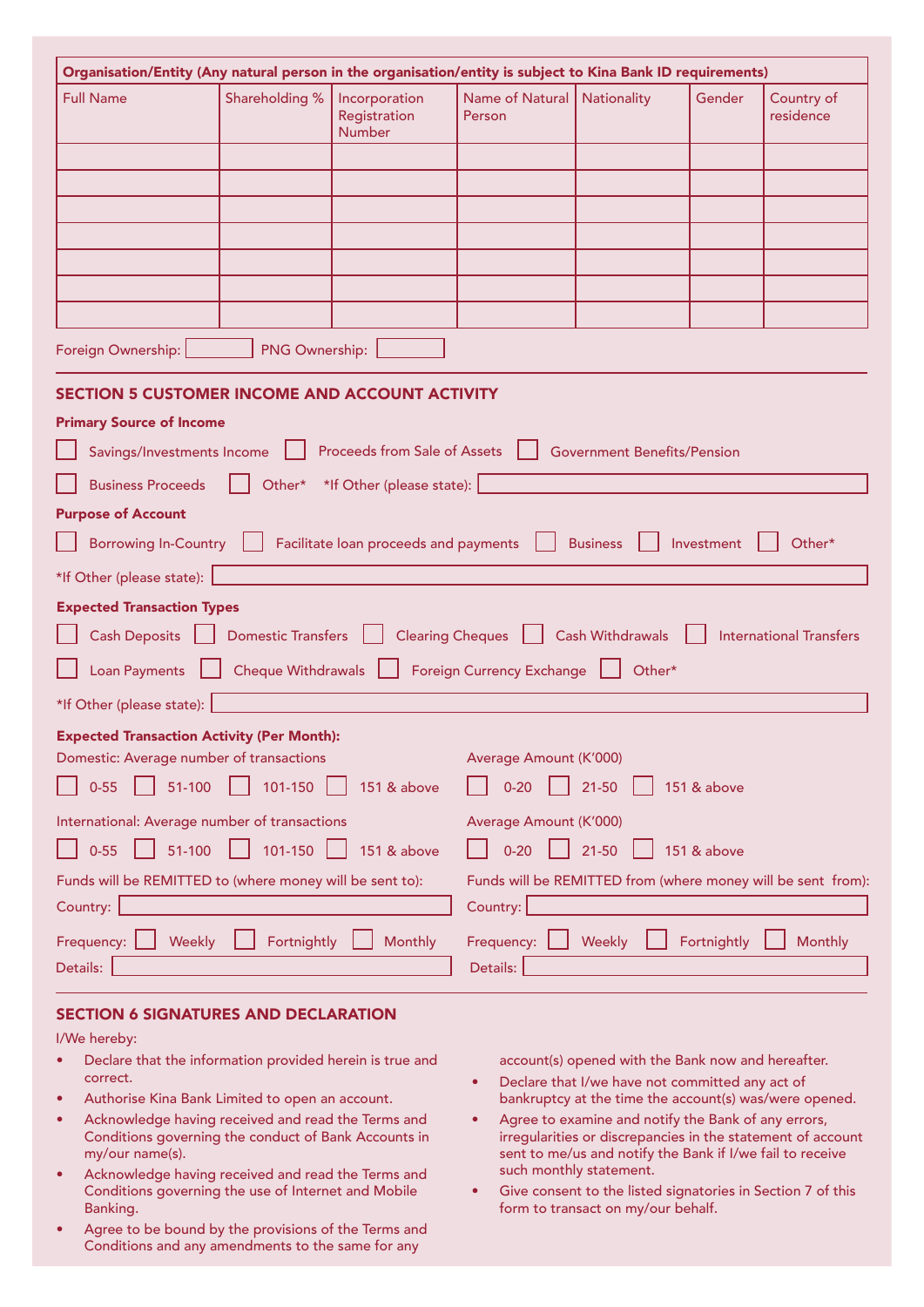| Signed on behalf of Entity Name):                                                                                                                  |  |
|----------------------------------------------------------------------------------------------------------------------------------------------------|--|
| <b>Full name 1: Example 2: Example 2: Example 2: Example 2: Example 2: Example 2: Example 2: Example 2:</b><br>Position:                           |  |
| Gender: New York 1999<br>Primary Identification type:<br>Nationality: Nationality:                                                                 |  |
| Primary Identification Number: 2008<br>Expiry date: <u>contracts</u>                                                                               |  |
|                                                                                                                                                    |  |
| Signature: L                                                                                                                                       |  |
| Full name 2: <b>Full name</b> 2:<br>Position:                                                                                                      |  |
| Nationality: <u>Nationality:</u><br>Primary Identification type: <b>Marken</b><br>Gender:                                                          |  |
| Primary Identification Number: <b>Name of American Contract Control</b><br>Expiry date: <u>contracts</u>                                           |  |
|                                                                                                                                                    |  |
| Signature: L                                                                                                                                       |  |
| Position:<br>Full name 3: <b>Full name</b> 3:                                                                                                      |  |
| Nationality: L<br>Primary Identification type:<br>Gender:                                                                                          |  |
| Primary Identification Number:   The Management of Primary Identification Number:   The Management of Primar I<br>Expiry date: <b>Expiry date:</b> |  |
|                                                                                                                                                    |  |
| Signature: L                                                                                                                                       |  |
| Position:<br>Full name 4:                                                                                                                          |  |
| Nationality: National Material<br>Gender:                                                                                                          |  |
| Expiry date: <u>New York (New York)</u>                                                                                                            |  |
|                                                                                                                                                    |  |
| Signature: L                                                                                                                                       |  |
| Foreign Account Tax Compliance Act (FATCA) applies to US Citizens/Residents<br><b>No</b><br>Yes $\vert$                                            |  |
|                                                                                                                                                    |  |
| <b>SECTION 7 ACCOUNT SIGNATORIES</b>                                                                                                               |  |
| Other*<br>All to sign<br>Anyone to sign                                                                                                            |  |
| *If Other please specify (provide letter of instruction):                                                                                          |  |
|                                                                                                                                                    |  |
| Full name:<br>Full name:                                                                                                                           |  |
| Position:<br>Position:                                                                                                                             |  |
|                                                                                                                                                    |  |
| Signature:<br>Signature:<br>Date:<br>Date:                                                                                                         |  |
|                                                                                                                                                    |  |
| Full name:<br>Full name:                                                                                                                           |  |
| Position:<br>Position:                                                                                                                             |  |
|                                                                                                                                                    |  |
| Signature:<br>Signature:                                                                                                                           |  |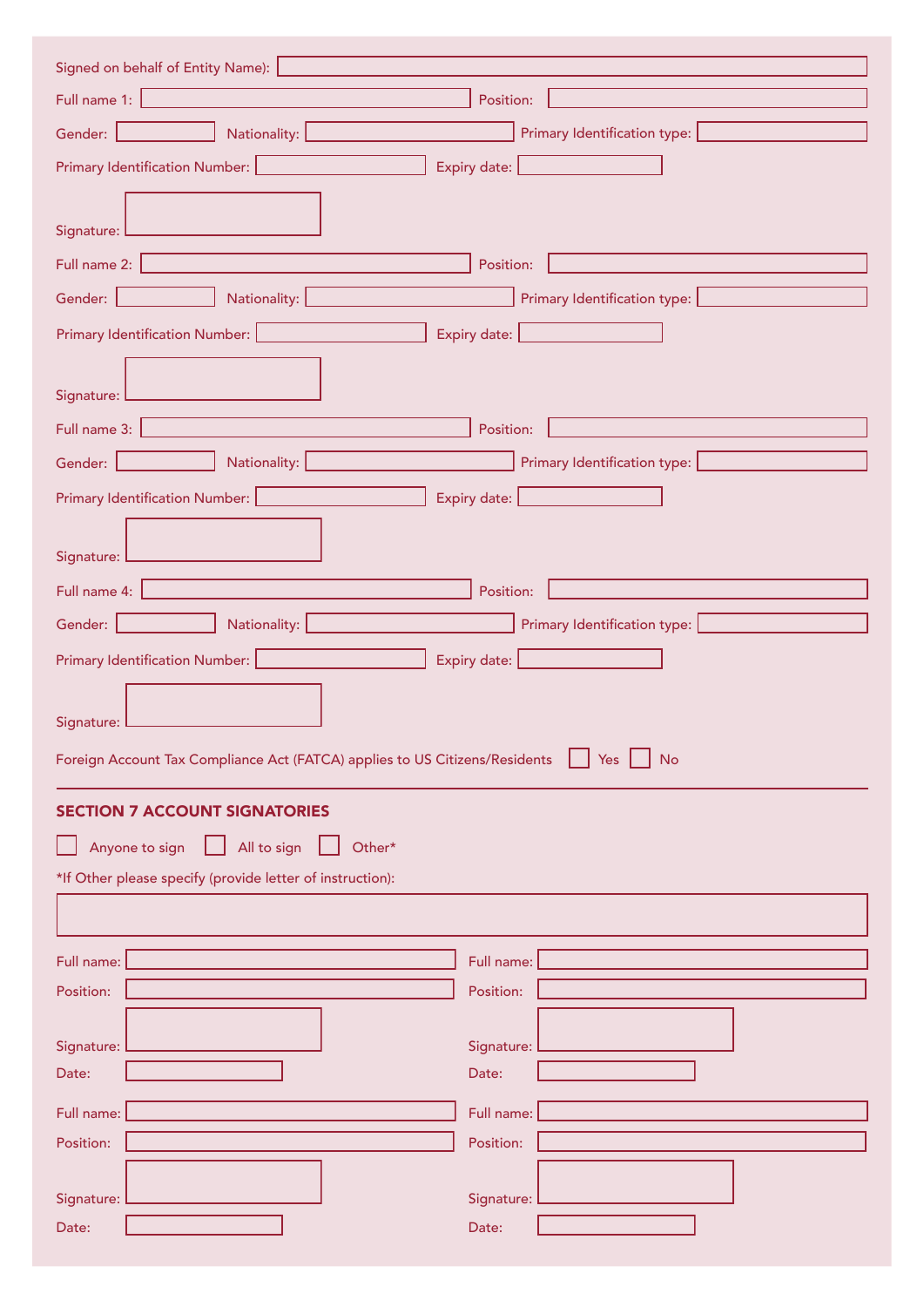# SECTION 8 ACCOUNT(S) LINKING TO KINA BANK INTERNET

Please list the accounts that the Business would like to link to Kina Bank Internet

| <b>Account 1 - Primary Account</b>         | <b>Account 2</b>                           |
|--------------------------------------------|--------------------------------------------|
| <b>Account Name:</b>                       | <b>Account Name:</b>                       |
| <b>Account No:</b>                         | <b>Account No:</b>                         |
| Number of signatories required to approve: | Number of signatories required to approve: |
| <b>Account 3</b>                           | <b>Account 4</b>                           |
| <b>Account Name:</b>                       | <b>Account Name:</b>                       |
| <b>Account No:</b>                         | <b>Account No:</b>                         |
| Number of signatories required to approve: | Number of signatories required to approve: |
| <b>Account 5</b>                           | <b>Account 6</b>                           |
| <b>Account Name:</b>                       | <b>Account Name:</b>                       |
| <b>Account No:</b>                         | <b>Account No:</b>                         |
| Number of signatories required to approve: | Number of signatories required to approve: |

# SECTION 9 BUSINESS CONTACT PERSON - ADMINISTRATION

This person must already be identified and verified by Kina Bank in accordance with the law and Kina Bank's identification requirements. If you have not provided your identification details previously, please complete the CI&V Checklist.

| Title:     Miss     Mr     Mrs     Other |                     |
|------------------------------------------|---------------------|
| Surname:                                 | First Name(s): 2008 |
| Date of birth:<br>Phone:                 | Mobile:             |
| Email Address:                           |                     |
| Functional Title:                        |                     |

You (the business) authorise the person named above to act as the Administrator who will control access to your accounts via Corporate Internet and act as the principal contact for the service.

# SECTION 10 DELEGATED USER DETAIL

User 1

Please list the individuals who have delegated authority to access and transact on Kina Bank accounts listed in Section 6 of this form using Corporate Internet. Delegated users are restricted to perform transactions within the limits and amounts defined by the Administrator.

| USCI I                    |                |
|---------------------------|----------------|
| Surname:                  | Given Name(s): |
| <b>Functional Title:</b>  | Date of Birth: |
| Email Address:<br>Mobile: |                |
| User 2                    |                |
| Surname:                  | Given Name(s): |
| <b>Functional Title:</b>  | Date of Birth: |
| Email Address:<br>Mobile: |                |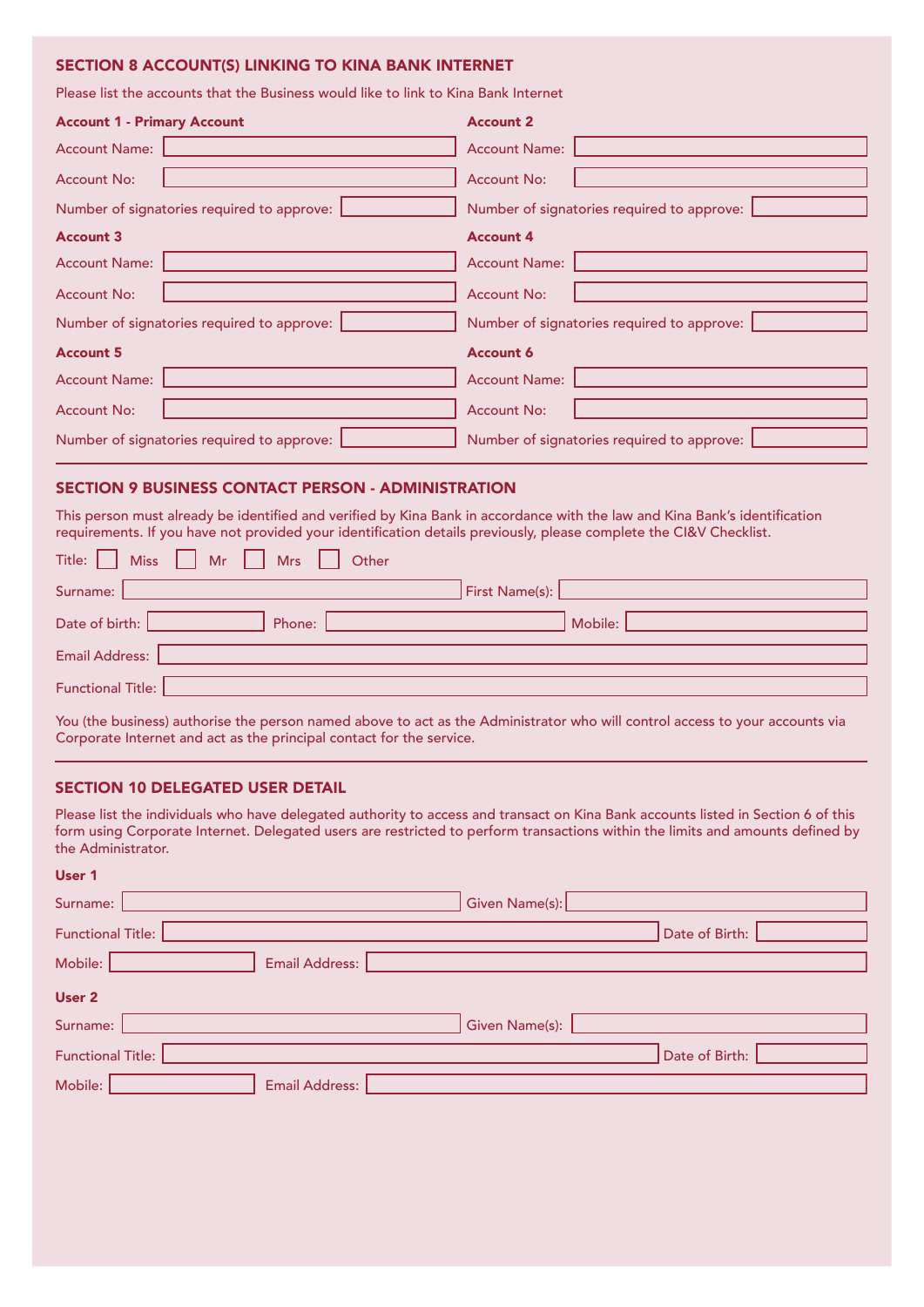| <b>FOR BRANCH USE</b>                                                     |       |
|---------------------------------------------------------------------------|-------|
| Customer ID place of issue:                                               |       |
| Customer Residential Status: Resident Non-Resident                        |       |
| Staff related: Staff related: Staff related:<br>Industry Code:            |       |
| Type of A/C: $\Box$ C/A $\Box$ CMA $\Box$ FDA $\Box$ S/A $\Box$ KBA (SME) |       |
| Other Information:                                                        |       |
|                                                                           |       |
| Attended by:<br>Approved by:                                              | Date: |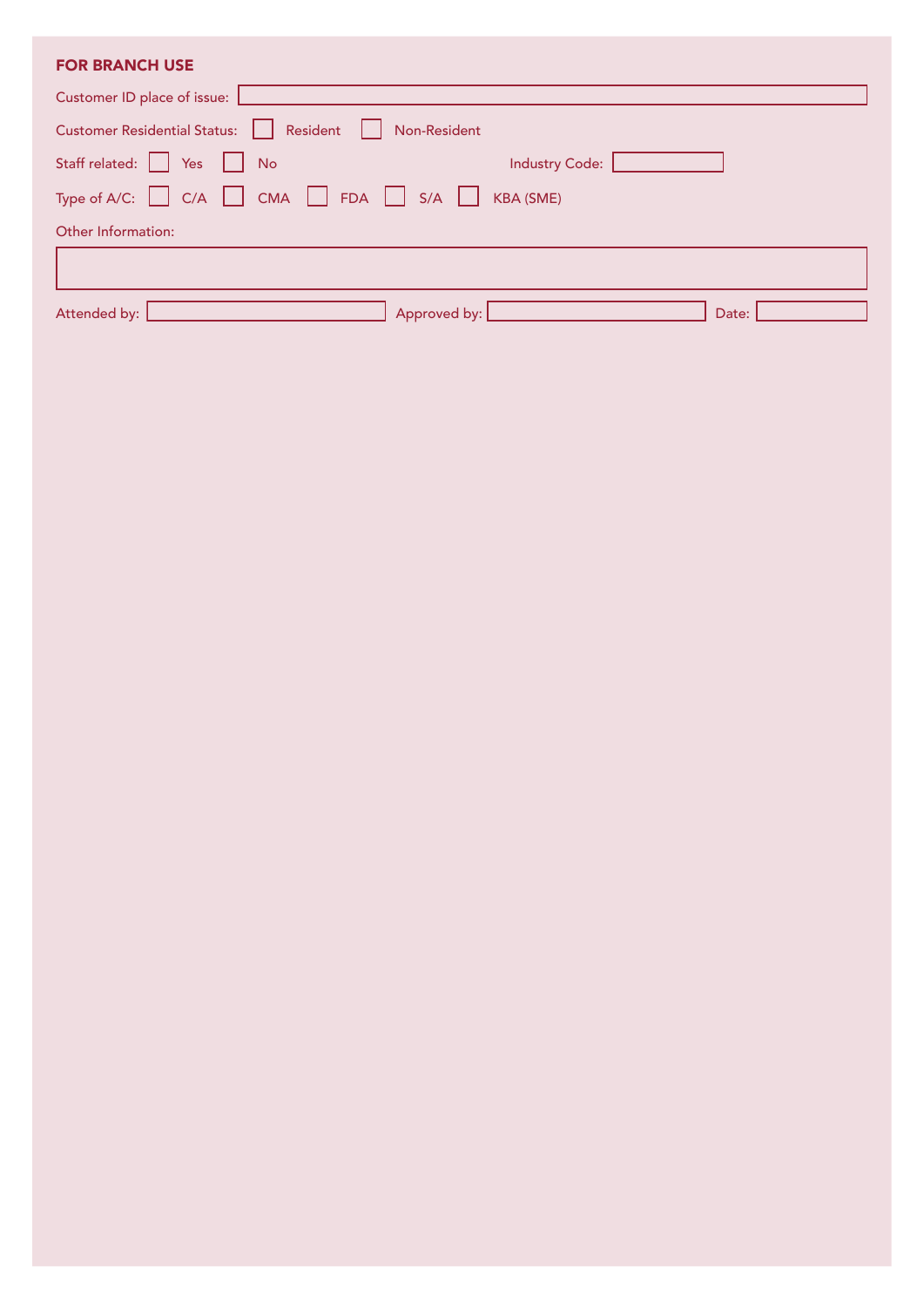# TERMS AND CONDITIONS NON-INDIVIDUAL ACCOUNT

## 1. Authorisation and Request

- 1.1 I/We authorise and request the Bank to honour and comply with all cheques, drafts, orders to pay, bills of exchange and promissory notes expressed to be drawn, signed, accepted, endorsed or made on my/our behalf drawn upon or addressed to or made payable by the Bank whether my account(s) is/are in credit or in debit or may become overdrawn in consequence or otherwise.
- 1.2 I/We further authorise and request the Bank to honour and comply with any written order to withdraw any or all money on any of my/our account(s) and my/our written instructions to deliver, dispose of or deal with any securities, deeds or documents or other property (including safe deposit boxes and their contents) whatsoever from time to time in the possession of the Bank for my/our account(s) whether by way of security or safe custody or otherwise.

# 2. Banking Charges

2.1 I/We hereby agree that the Bank shall be entitled to charge for any of its services provided to me/us at the rates as notified by the Bank to me/us from time to time or in the absence of such notification, at a reasonable rate. All bank charges when due shall be debited to my/our bank accounts.

## 3. Change of Address, Signature or Particulars

3.1 Any change of address or signature(s) or other particulars that are recorded with the Bank shall be notified to the Bank in writing. All communications including the service of any legal process sent by post to or left at my/our last address registered with the Bank shall be deemed to have been duly delivered to and received by me/us.

## 4. Limitation of Liability

- 4.1 I/We agree that the Bank shall not be responsible for any direct, indirect, incidental, punitive, special or consequential damages or economic losses incurred by me/us, any Authorised User(s) or any party caused arising directly or indirectly in connection with our Internet Banking & Mobile Banking Service, any instruction and/or this Agreement and I/we shall fully indemnify the Bank and hold the Bank harmless against all losses, costs and expenses which may be incurred by me/us or by the Bank in connection with any or all of the bank accounts whatsoever or the execution by the Bank of any instructions or if any of my/our bank accounts or any part thereof is reduced or frozen by any government or official authority.
- 4.2 I/We further agree that when the Bank incurs liability for or at my/our request, any funds or securities and other valuables deposited with the Bank (whether deposited by way of security, safe custody or for any other specific purpose) belonging to me/us and in the hands of the Bank shall automatically become security to the Bank and the Bank shall have the right to retain such funds or securities and other valuables or any part thereof and even dishonour my/our cheque until the liability is settled.

## 5. Right of set-off

5.1 I/We agree that in addition to any general lien or other similar right to which the Bank as bankers may be enlisted at Law, the Bank may at any time, without prior notice, combine or consolidate any or all of the bank accounts with and the liabilities to the Bank and set-off or transfer any sum or sums standing in the credit of any or all of the bank accounts in or towards satisfaction of any of my/our liabilities to the Bank whether such liabilities to the Bank be primary or collateral or several and joint. Further in, so far as my liabilities to the Bank be contingent or future, the Bank's liabilities to me/us to make payment of any sum(s), standing to the credit of any of my/our bank accounts shall be to the extent necessary to cover such liabilities and be suspended until the happening of the contingency or future event.

## 6. Cheques

- 6.1 Cheques may not be drawn on the Bank except on the forms supplied and registered for such purpose. Cheques may be used only to draw on bank accounts designated by the Bank as current accounts or such other accounts as the Bank may from time to time stipulate. Application for cheque books should be made on the printed application forms or by written request.
- 6.2 The Bank shall be entitled to dishonour cheques on which (in the opinion of the Bank) the signature differs from the specimen supplied to the Bank.
- 6.3 All alterations on cheques should be confirmed by the drawer's full signature. The Bank may dishonour cheques on which the alterations are confirmed by incomplete signatures or initials only. Cheques with the crossing 'Opened' can only be paid in cash when presented for payment by the drawer or his known agent.
- 6.4 All instructions to stop payment of cheques must be in writing and will be effective only upon receipt by the Bank. The Bank shall not, however, be held liable for any delay or omission in executing such instructions. All stop payment instructions shall lapse after a period of twelve (12) months from the date of the instruction.
- 6.5 All cheques remain the property of the Bank and upon closure of the account upon which I/we may draw by cheques either by me/us or the Bank, all unused cheque forms which were issued to me/us forthwith must be returned by me/us to the Bank.

# 7. Deposits and Withdrawals

- 7.1 Every deposit shall be accompanied by a deposit slip or any appropriate form issued by the Bank. A receipt issued by the Bank is only valid if it is machine validated or acknowledged by an authorised officer of the Bank. I/We must ensure that this is done before leaving the premises of the Bank.
- 7.2 All cheques and instrument(s) deposited are accepted for collection only and except by special arrangement and may not be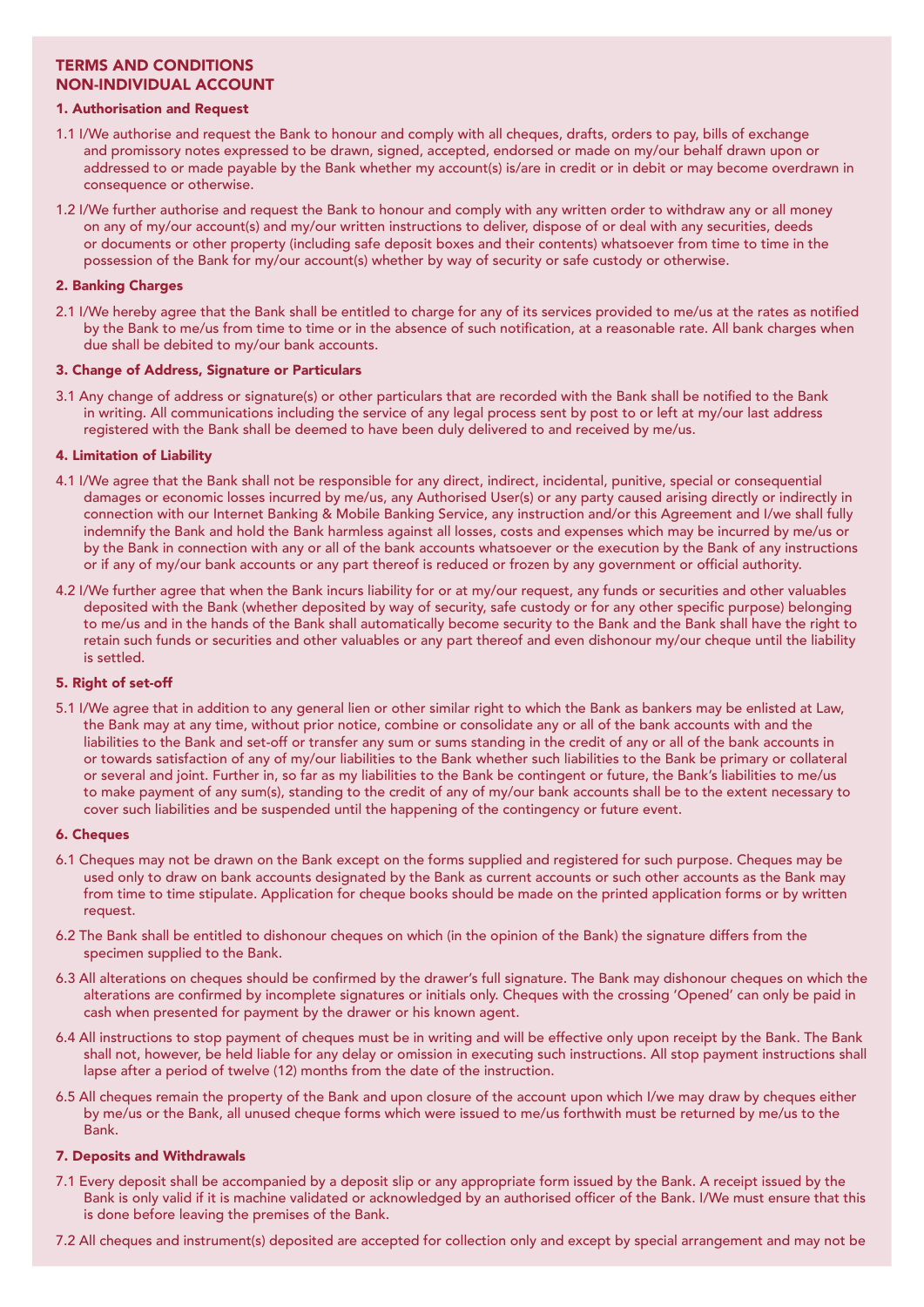drawn against until the proceeds have been received by the Bank.

- 7.3 Cheques received for collection but dishonoured may be sent by ordinary post to me/us at the address last registered with the Bank at my/our own risk and expense.
- 7.4 I/We shall indemnify the Bank as collecting banker for any loss which the Bank may incur by reason of its guaranteeing any endorsement, discharge or discharges on any cheque, bill, note, draft, dividend, warrant or other instruments presented by me/us for collection and every guarantee given by the Bank shall be deemed to have been given at my/our expressed request in every case.

## 8. Overdrafts

8.1 Where an overdraft is permitted by the Bank, each principal amount advanced by the Bank at its discretion shall be payable by me/us upon demand from the Bank together with interest and if applicable all other commissions, discounts and banker's charges. The rate of interest chargeable in respect of the overdraft shall be determined by the Bank from time to time and shall be computed on the principal amount for the time being owing on a daily basis and if such interest or any part thereof is not paid each month when the same is due, such interest shall (so long as it remains unpaid) be capitalised and aggregated with the Principal amount for the time being owing and interest shall accrue thereon as herein provided.

## 9. Statement of Account

- 9.1 A statement of the balances on my/our bank accounts will only be rendered once a month. If however, there are no transactions during the month no statement will be rendered.
- 9.2 I/We agree to examine and notify the Bank of any errors, irregularities, discrepancies, claims or unauthorised debits or items whether, made, processed or paid as a result of forgery, fraud, lack of authority, negligence or otherwise by any person whatsoever.
- 9.3 I/We further agree that if I/we fail to advise you in writing of the non-receipt of the statement and obtain the statement from you, or to notify you of any errors, discrepancies, claims or unauthorised debits or items in the statement within twenty-one (21) days from the date of the statement, the Bank's accounts or records shall be conclusive evidence of the transaction entries and balances in such accounts and I/we shall be deemed conclusively to have accepted all matters contained in the statement as true and accurate in all respects. Any amendment thereafter of the statement shall be at the sole discretion of the Bank.

## 10. Restriction and Closure of Accounts

- 10.1 I/we agree that the Bank reserves its right to restrict or freeze or close any Account or cease any Services, including but not limited to the following events:-
- a) Upon being duly served with an order of a Court of Law in Papua New Guinea ordering the Bank to do so;
- b) Upon being authorised to do so by a Regulatory Body or Authority in Papua New Guinea;
- c) In compliance with any law or regulation which makes it illegal to maintain or allow use of the account;
- d) Any act of forgery or uttering;
- e) Any fraudulent activity;
- f) On confirmed or reasonable suspicion that the account is being used for or in connection with any illegal activities or transactions (including gambling, money laundering, funding terrorism, or tax evasion); or
- g) On my/our failure to comply with any part of these Terms and Conditions.
- 10.2 The Bank may close any Account or cease any Service pursuant to Clause 10.1 above by giving notice fourteen (14) days prior to actioning such intention.
- 10.3 I/We agree that the Bank will not be liable for any consequential loss or damage that I/we may suffer as a result either directly or indirectly from the closure or restriction of my/our Account or Service.
- 10.4 I/We agree to indemnify the Bank against any related loss or claim that may arise as a consequence of the decision and action taken by the Bank under Clause 10 and Clause 20 of these Terms and Conditions.
- 10.5 I/We agree that this Clause shall survive the closing, pursuant to the Terms and Conditions, of any Account and or Service and my/our use of the Account or Service.

#### 11. Joint Accounts - Applicable to Accounts in Joint Names

- 11.1 The Bank can collect for the credit into my/our account, cheques and other instruments belonging or payable to any of us.
- 11.2 In the event of death, bankruptcy or insanity of either/any of us, any balance remaining in the credit of our Joint Account may be paid to the survivor(s) subject to, and/or as directed by PNG Law.

#### 12. Disclosure

- 12.1 I/We hereby agree and authorise the Bank to disclose to any person any information about or with regard to my/our affairs and/or bank accounts as authorised by Law or for such purposes as the Bank may deem reasonable or necessary.
- 12.2 I/We agree to accept any consequences flowing from the dissemination or disclosure of information by the Bank in accordance with Clause 12, and will indemnify the Bank against any related loss or claim.
- 12.3 I/We agree that this Clause shall survive the closing, pursuant to the Terms and Conditions of any Account and/or Service, and my/our continued use of the Account or Service.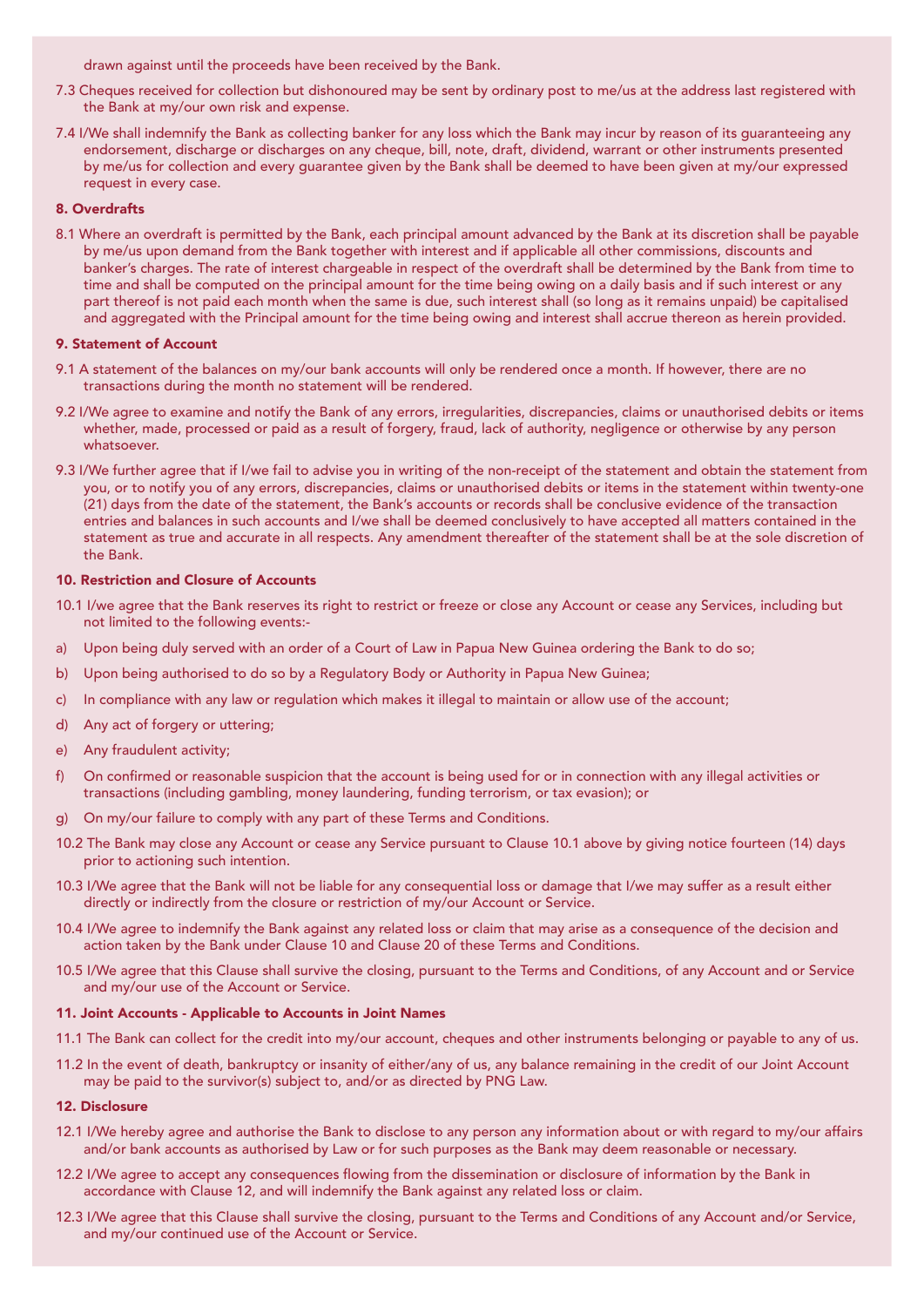## 13. Specific Terms and Conditions

13.1 Not withstanding anything herein contained in the Terms and Conditions governing the operation of any specific bank account or the use of any card linked to any of my/our bank accounts as contained in any other document used in connection with such bank account or card or as contained in any notice, brochure or advertisement of the Bank specifying such additional Terms and Conditions as being applicable shall apply and in the event of any inconsistency shall prevail over the Terms and Conditions herein.

#### 14. Partnership Account (Applicable to Accounts Registered as Partnerships)

- 14.1 I/We agree that I/we shall be jointly and severally responsible for all the liabilities of my/our bank accounts.
- 14.2 The instruction given for operation of my/our bank accounts shall remain in force until revoked in writing not withstanding any change in the constitution or the name of the firm and shall apply not withstanding any change in the membership of the firm by death, bankruptcy, retirement or otherwise or the admission of new partner(s).

#### 15. Rules and Regulations of Regulatory Bodies

15.1 In addition and without prejudice to any of the Terms and Conditions herein, where applicable, the Terms and Conditions herein shall be governed by and subjected to the rules, regulations and guidelines from time to time issued by the Bank of Papua New Guinea and other relevant bodies whether or not such rules, regulations and guidelines have the force of Law. I/We hereby agree that the availability and the continued availability of any of the services presently and/or hereafter from time to time and at any time offered by the Bank to me/us shall be dependent upon and subject to the said rules, regulations and guidelines.

#### 16. Standing Instructions, Withdrawals, Interest

- 16.1 Any payment or transfer of funds to be made or effected pursuant to any standing instructions given to the Bank shall be subject to such minimum balances being maintained in the bank account from which the funds are to be paid or transferred as may be from time to time as prescribed by the Bank.
- 16.2 Any withdrawal to be made from any bank accounts may be subject to such proof of identity being produced as the Bank may require.
- 16.3 Interest on bank accounts shall only be payable according to the rates and conditions as advertised or notified by the Bank from time to time and may be limited to specific accounts or subject to minimum balances being maintained.

#### 17. Fees and Charges

17.1 The Bank Fee and Charges Document is to be read in conjunction with these Terms and Conditions and as such is deemed to be part of these Terms and Conditions.

#### 18. Interpretation

- 18.1 The expression 'bank accounts' shall mean each and every account which I/we maintain with the Bank and, if the context so requires shall mean any one of such accounts.
- 18.2 The expression "Bank" or "you" shall mean Kina Bank Limited.
- 18.3 The expression "Authorized User" shall mean the person or persons in whose name the Account has been opened and who is responsible for the Account under the Account signature mandate.
- 18.4 The expression "Services" shall mean any type of service provided by the bank.

#### 19. Future Accounts

19.1 I/We agree that the above Terms and Conditions together with any subsequent additions, deletions or amendments shall apply to any future accounts which I/we may maintain with the Bank.

#### 20. Change of Terms and Conditions

20.1 The Bank may make changes to the Terms and Conditions that apply to my/our Account or Service as outlined in the relevant Terms and Conditions. I/We deem to accept any changes to those relevant Terms and Conditions through my/our continued use of the Account or Service. In the event that I/we do not agree to any change to the Terms and Conditions, I/we am/are required to contact the Bank immediately in writing. The Bank may be required to close my/our Account or Service in the event that I/we do not agree to any changes in the Terms and Conditions. Refer to the clause "Closure of your Account or Service by the Bank" (Clause 10 of these Terms and Conditions) for further information on the Bank's course of action.

#### 21. Anti-Money Laundering/Counter Terrorism Financing

21.1 I/We agree that:

a) The Bank may from time to time require additional information from us to assist the Bank in compliance obligations, or where the Bank in its absolute discretion considers it appropriate, necessary or advisable to collect additional information to meet broader disclosure requirements;

b) Where legally obliged to do so, the Bank will disclose any information gathered by the Bank to any legal authority, regulator, or Government agency (enforcement or otherwise) in any jurisdiction as the Bank may in its absolute discretion consider appropriate, necessary and advisable.

21.2 I/We agree to provide the Bank with the following undertakings and indemnify the Bank against any potential losses arising from any breach by us of the following undertakings: